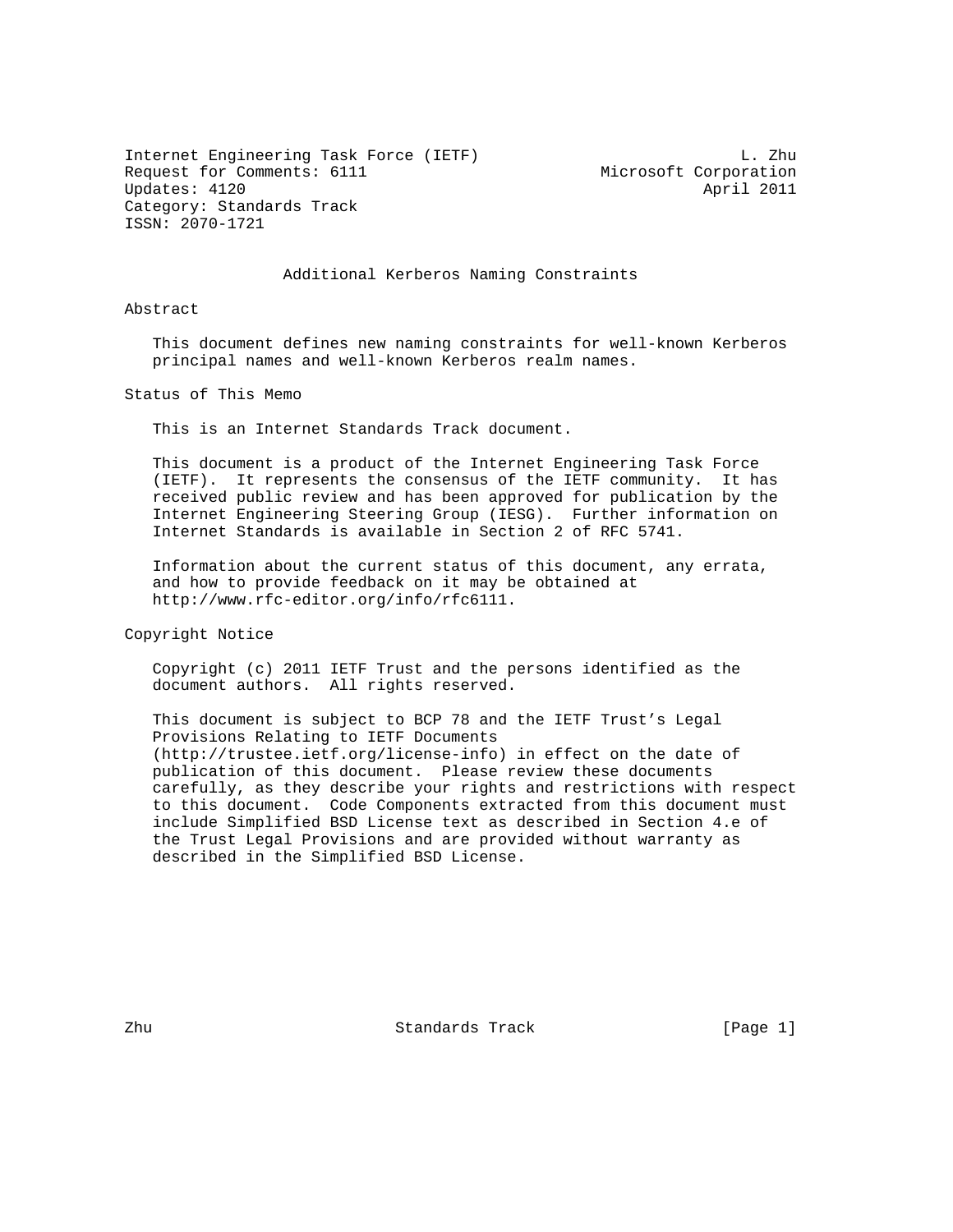This document may contain material from IETF Documents or IETF Contributions published or made publicly available before November 10, 2008. The person(s) controlling the copyright in some of this material may not have granted the IETF Trust the right to allow modifications of such material outside the IETF Standards Process. Without obtaining an adequate license from the person(s) controlling the copyright in such materials, this document may not be modified outside the IETF Standards Process, and derivative works of it may not be created outside the IETF Standards Process, except to format it for publication as an RFC or to translate it into languages other than English.

# Table of Contents

| 3.1. Well-Known Kerberos Principal Names 3 |  |
|--------------------------------------------|--|
| $3.2.$ Well-Known Kerberos Realm Names 4   |  |
|                                            |  |
|                                            |  |
|                                            |  |
|                                            |  |
|                                            |  |
|                                            |  |

## 1. Introduction

 Occasionally, protocol designers need to designate a Kerberos principal name or a Kerberos realm name to have a special meaning other than identifying a particular instance. An example is that the anonymous principal name and the anonymous realm name are defined for the Kerberos anonymity support [RFC6112]. This anonymity name pair conveys no more meaning than that the client's identity is not disclosed. In the case of the anonymity support, it is critical that deployed Kerberos implementations that do not support anonymity fail the authentication if the anonymity name pair is used; therefore, no access is granted accidentally to a principal who's name happens to match with that of the anonymous identity.

 However, Kerberos, as defined in [RFC4120], does not have such reserved names. As such, protocol designers have resolved to use names that are exceedingly unlikely to have been used to avoid collision. Even if a registry were set up to avoid collision of new implementations, there is no guarantee for deployed implementations preventing accidental reuse of names that can lead to access being granted unexpectedly.

Zhu Standards Track [Page 2]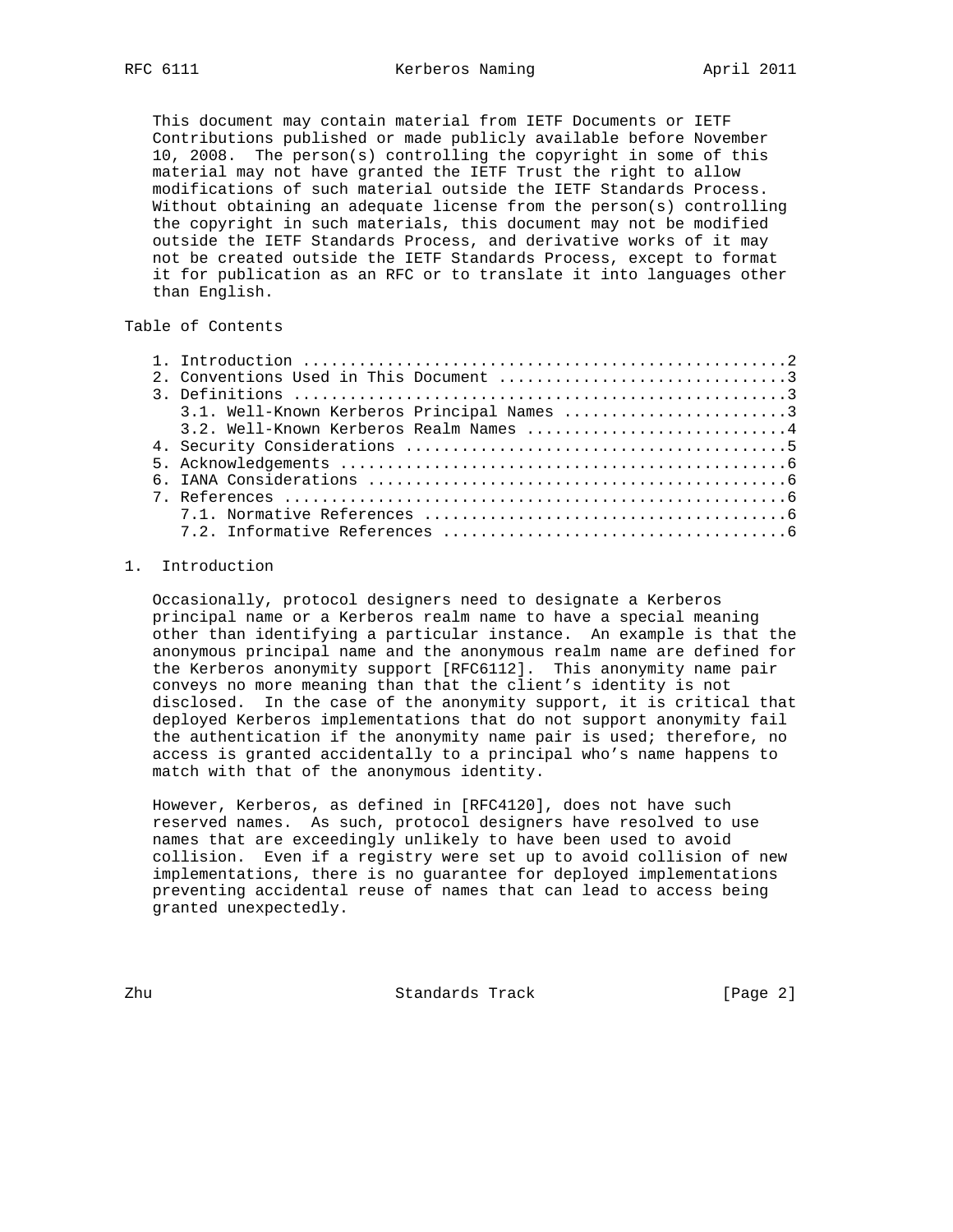The Kerberos realm name in [RFC4120] has a reserved name space although no specific name is defined and the criticality of unknown reserved realm names is not specified.

 This document remedies these issues by defining well-known Kerberos names and the protocol behavior when a well-known name is used but not supported.

2. Conventions Used in This Document

 The key words "MUST", "MUST NOT", "REQUIRED", "SHALL", "SHALL NOT", "SHOULD", "SHOULD NOT", "RECOMMENDED", "MAY", and "OPTIONAL" in this document are to be interpreted as described in [RFC2119].

3. Definitions

 In this section, well-known names are defined for both the Kerberos principal name and the Kerberos realm name.

3.1. Well-Known Kerberos Principal Names

 A new name type KRB\_NT\_WELLKNOWN is defined for well-known principal names. The Kerberos principal name is defined in Section 6.2 of [RFC4120].

### KRB\_NT\_WELLKNOWN 11

 A well-known principal name MUST have at least two or more KerberosString components, and the first component MUST be the string literal "WELLKNOWN".

 If a well-known principal name is used as the client principal name or the server principal name but not supported, the Authentication Service (AS) [RFC4120] and the application server MUST reject the authentication attempt. Similarly, the Ticket Granting Service (TGS) [RFC4120] MAY reject the authentication attempt if a well-known principal name is used as the client principal name but not supported, and SHOULD reject the authentication attempt if a well known principal name is used as the server principal name but not supported. These rules were designed to allow incremental updates and ease migration. More specifically, if a well-known principal is accepted in one realm, it is desirable to allow the cross-realm Ticket Granting Ticket (TGT) to work when not all of the realms in the cross-realm authentication path are updated; if the server principal with an identically named well-known name was created before the Key Distribution Center (KDC) is updated, it might be acceptable to allow authentication to work within a reasonably limited time window. However, unless otherwise specified, if a well-

zhu  $\qquad \qquad$  Standards Track  $\qquad \qquad$  [Page 3]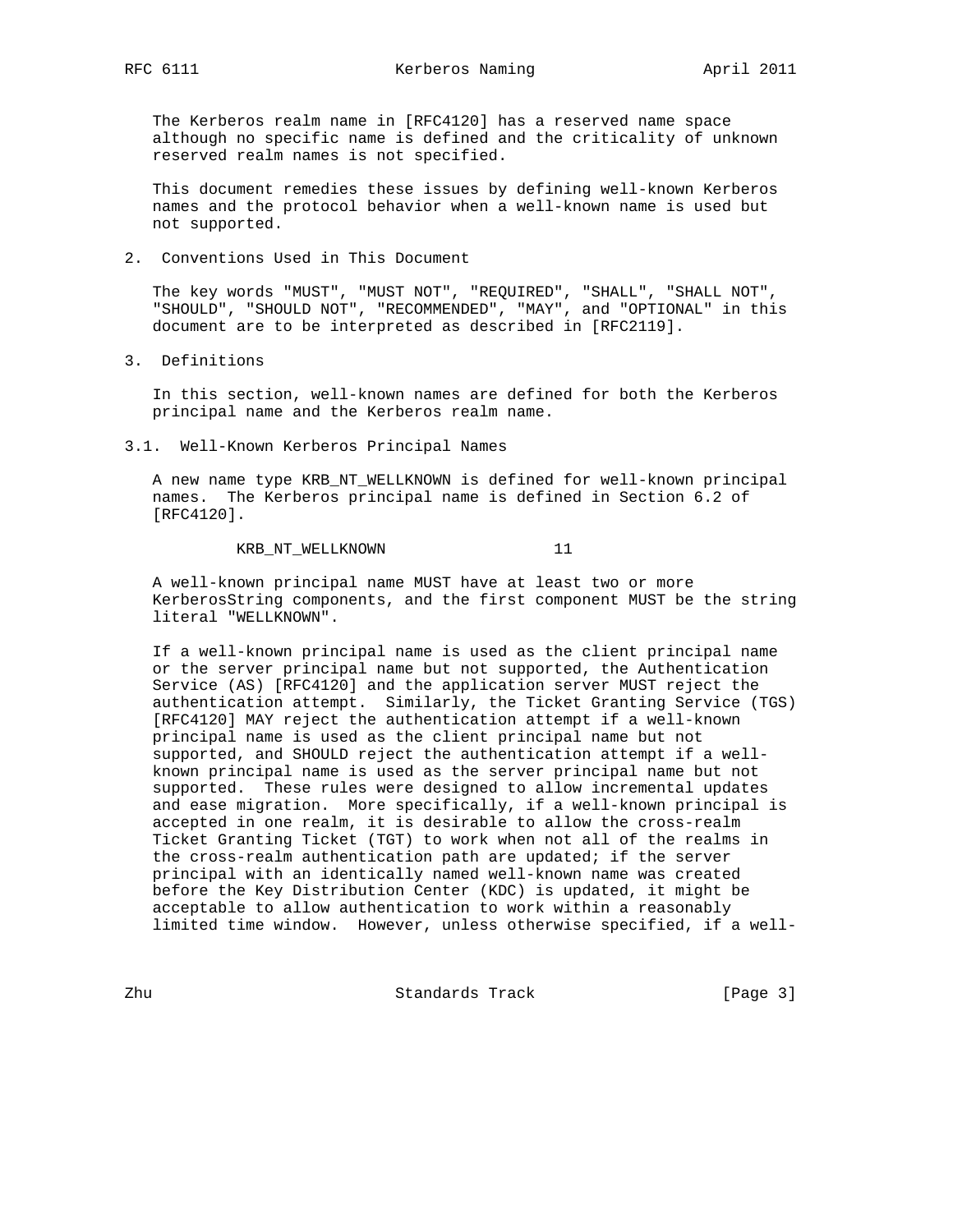known principal name is used but not supported in any other places of Kerberos messages, authentication MUST fail. The error code is KRB\_AP\_ERR\_PRINCIPAL\_UNKNOWN, and there is no accompanying error data defined in this document for this error.

> KRB\_AP\_ERR\_PRINCIPAL\_UNKNOWN 82 -- A well-known Kerberos principal name is used but not -- supported.

#### 3.2. Well-Known Kerberos Realm Names

 Section 6.1 of [RFC4120] defines the "other" style of realm name, a new realm type WELLKNOWN is defined as a name of type "other", with the NAMETYPE part filled in with the string literal "WELLKNOWN".

other: WELLKNOWN:realm-name

This name type is designated for well-known Kerberos realms.

 The AS and the application server MUST reject the authentication attempt if a well-known realm name is used as the client realm or the server realm but not supported. The TGS [RFC4120] MAY reject the authentication attempt if a well-known realm name is used as the client realm but not supported, and it SHOULD reject the authentication attempt if a well-known realm name is used as the server realm but not supported. Unless otherwise specified, if a well-known realm name is used but not supported in any other places of Kerberos messages, authentication MUST fail. The error code is KRB\_AP\_ERR\_REALM\_UNKNOWN, and there is no accompanying error data defined in this document for this error.

> KRB\_AP\_ERR\_REALM\_UNKNOWN 83 -- A well-known Kerberos realm name is used but not -- supported.

 Unless otherwise specified, all principal names involving a well known realm name are reserved, and if a reserved principal name is used but not supported, and if the authentication is rejected, the error code MUST be KRB\_AP\_ERR\_PRINCIPAL\_RESERVED.

> KRB\_AP\_ERR\_PRINCIPAL\_RESERVED 84 -- A reserved Kerberos principal name is used but not -- supported.

 There is no accompanying error data defined in this document for this error.

Zhu Standards Track [Page 4]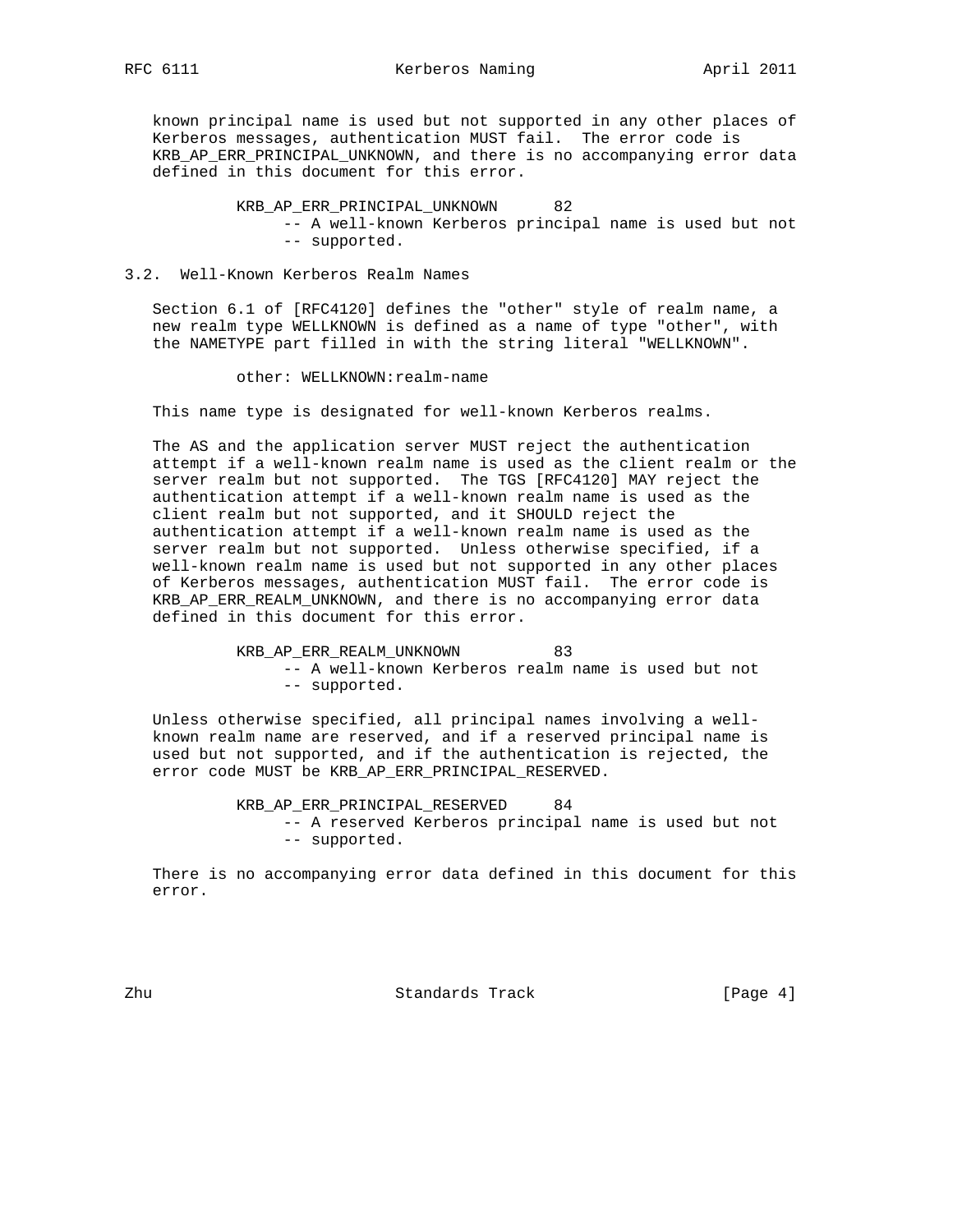According to Section 3.3.3.2 of [RFC4120], the TGS MUST add the name of the previous realm into the transited field of the returned ticket. Typically, well-known realms are defined to carry special meanings, and they are not used to refer to intermediate realms in the client's authentication path. Consequently, unless otherwise specified, the TGS MUST NOT encode a well-known Kerberos realm name into the transited field [RFC4120] of a ticket, and parties checking the transited realm path MUST reject a transited realm path that includes a well-known realm. In the case of KDCs checking the transited realm path, this means that the TRANSITED-POLICY-CHECKED flag MUST NOT be set in the resulting ticket. Aside from the hierarchical meaning of a null subfield, the DOMAIN-X500-COMPRESS encoding for transited realms [RFC4120] treats realm names as strings, although it is optimized for domain style and X.500 realm names; hence, the DOMAIN-X500-COMPRESS encoding can be used when the client realm or the server realm is reserved or when a reserved realm is in the transited field. However, if the client's realm is a well known realm, the abbreviation forms [RFC4120] that build on the preceding name cannot be used at the start of the transited encoding. The null-subfield form (e.g., encoding ending with ",") [RFC4120] could not be used next to a well-known realm, including potentially at the beginning and end where the client and server realm names, respectively, are filled in.

4. Security Considerations

 It is possible to have a name collision with well-known names because Kerberos, as defined in [RFC4120], does not reserve names that have special meanings; accidental reuse of names MUST be avoided. If a well-known name is not supported, authentication MUST fail as specified in Section 3. Otherwise, access can be granted unintentionally, resulting in a security weakness. Consider, for example, a KDC that supports this specification but not the anonymous authentication described in [RFC6112]. Assume further that the KDC allows a principal to be created named identically to the anonymous principal. If that principal were created and given access to resources, then anonymous users might inadvertently gain access to those resources if the KDC supports anonymous authentication at some future time. Similar issues may occur with other well-known names. By requiring that KDCs reject authentication with unknown well-known names, we minimize these concerns.

 If a well-known name was created before the KDC is updated to conform to this specification, it SHOULD be renamed. The provisioning code that manages account creation MUST be updated to disallow creation of principals with unsupported well-known names.

zhu  $\qquad \qquad$  Standards Track  $\qquad \qquad$  [Page 5]